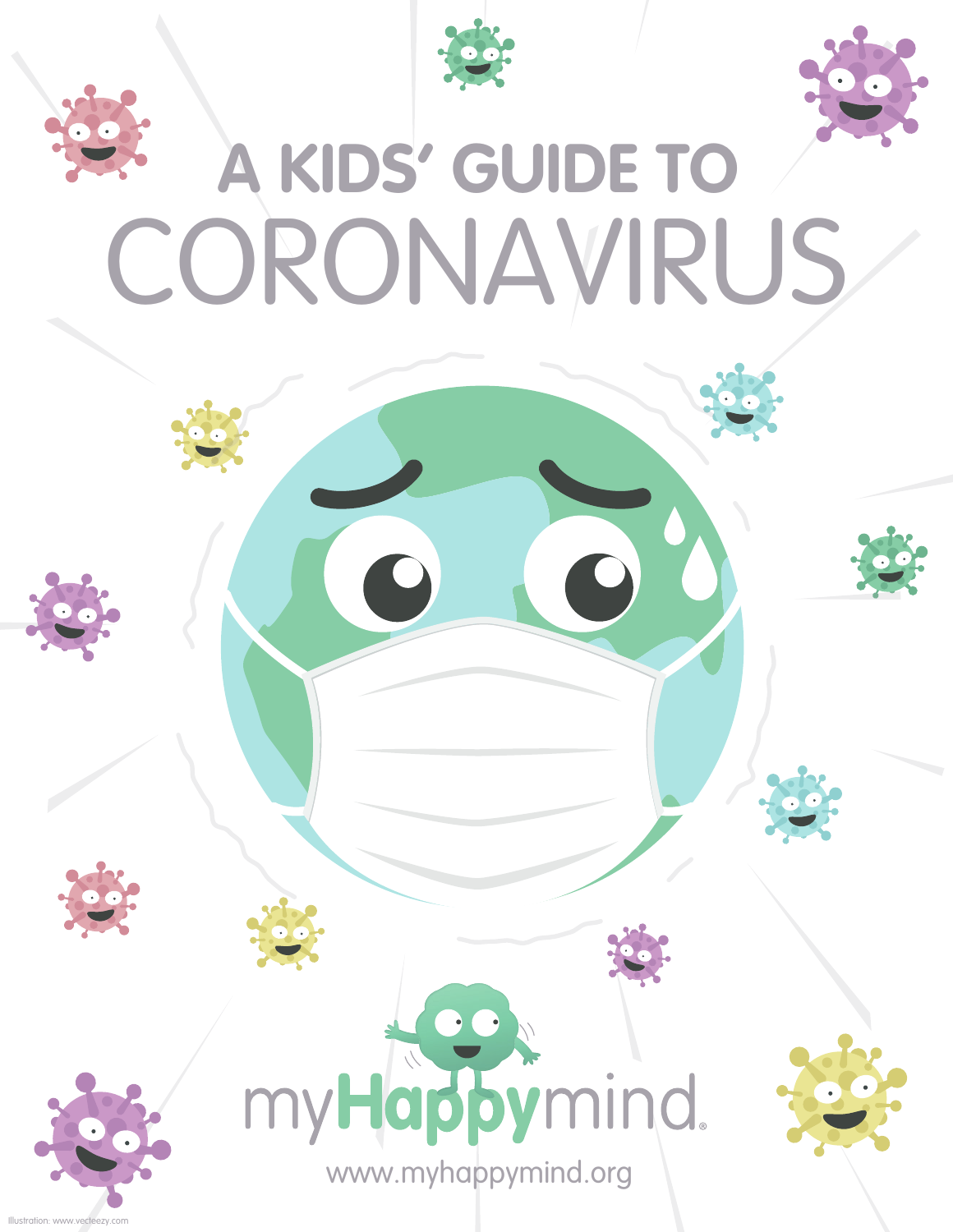

**Viruses are VERY common and you will probably have had several of them in your life already and recovered just fine! For example, a cold!**

**Coronavirus or COVID-19 is a new virus which is why we don't know much about it.**

**What we DO know is that is in the same family of virus's as the cold and flu!**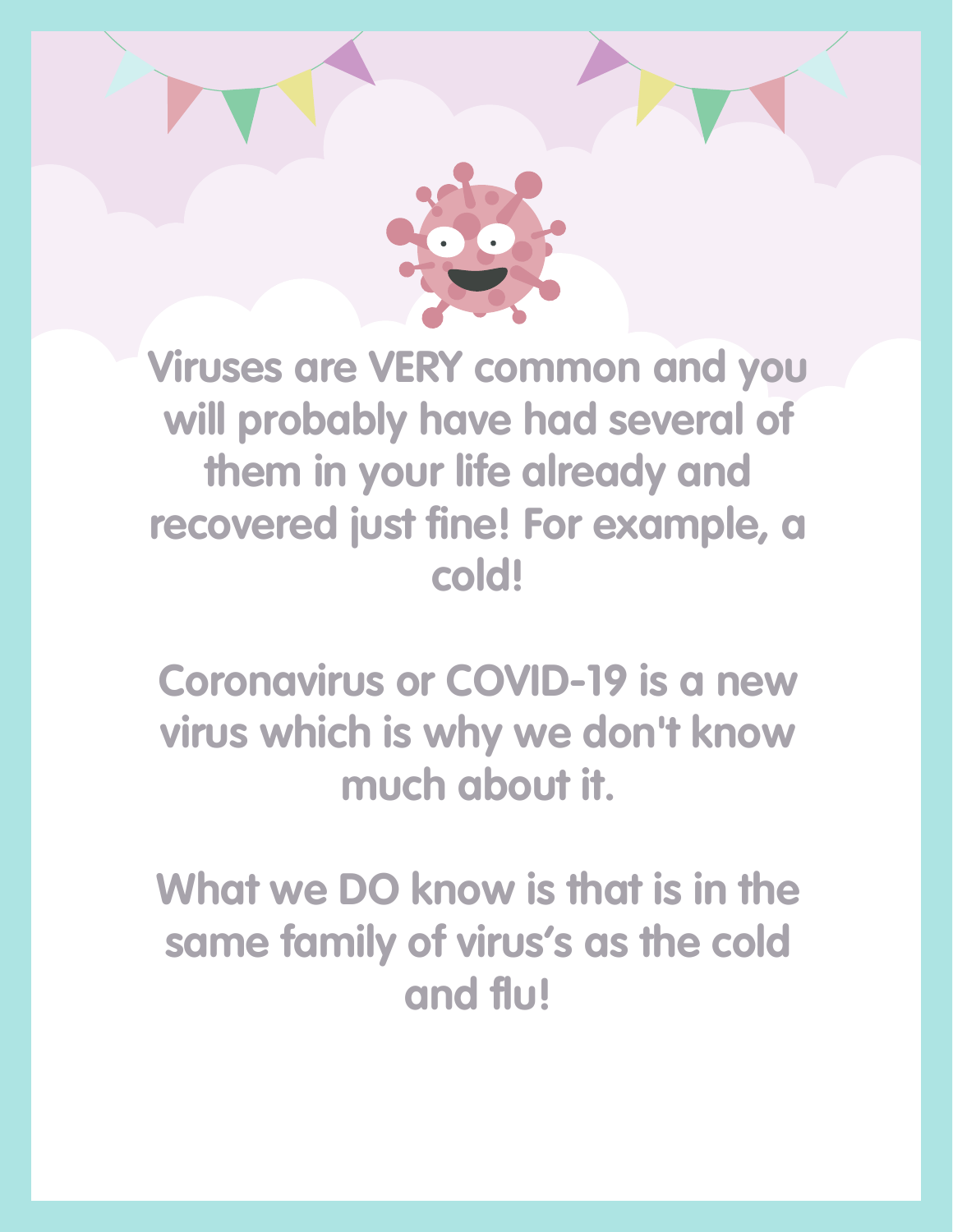

**'Corona' is Latin for the word Crown. Is has this name because of how the virus looks under a microscope!**

**It has traveled all around the world, passing from person to person along the way.**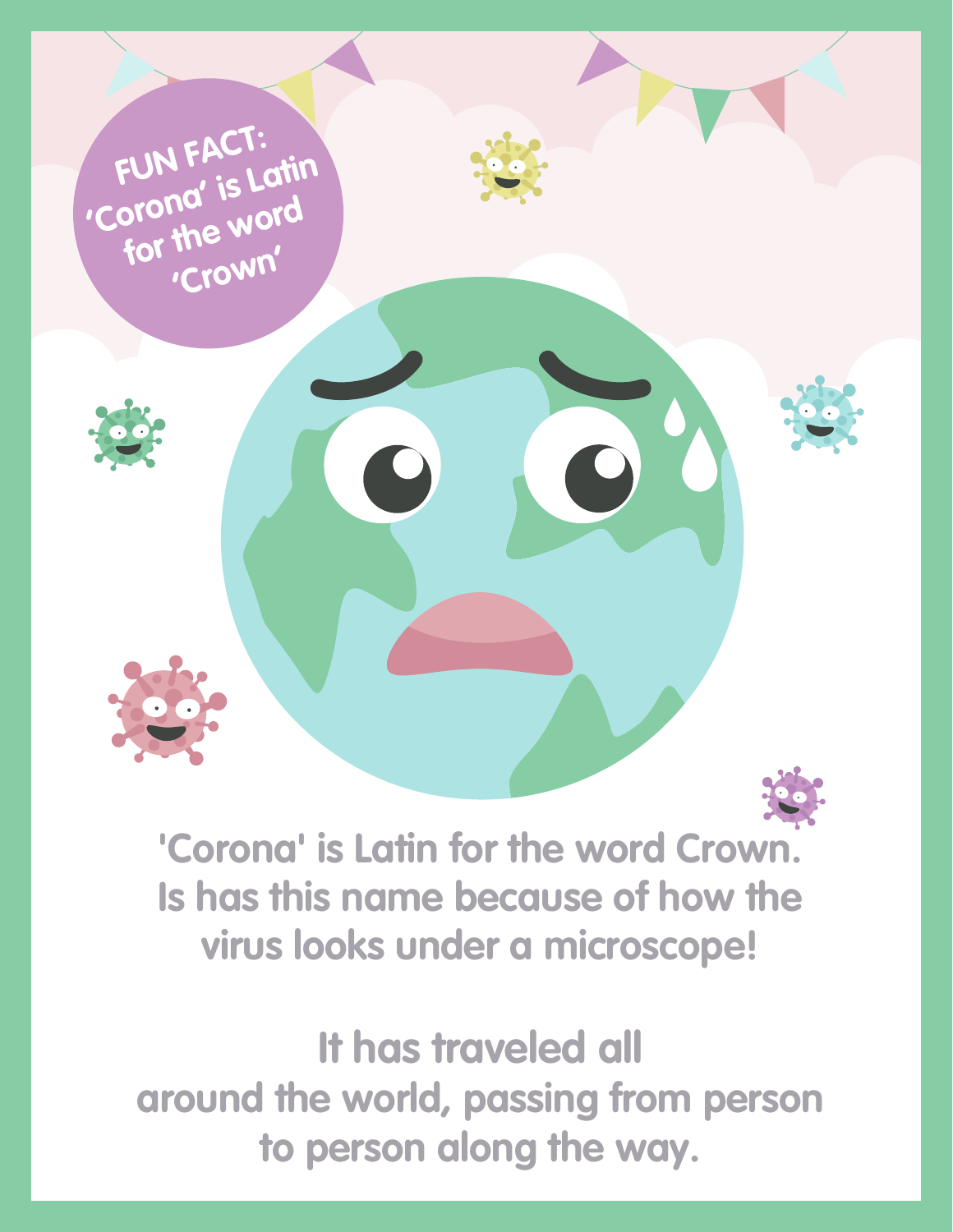**The most common symptoms of Coronavirus are...**

**• A high temperature (fever) • A cough • Difficulty breathing**

**BUT it doesn't stay for long and most people get better (especially kids!)**

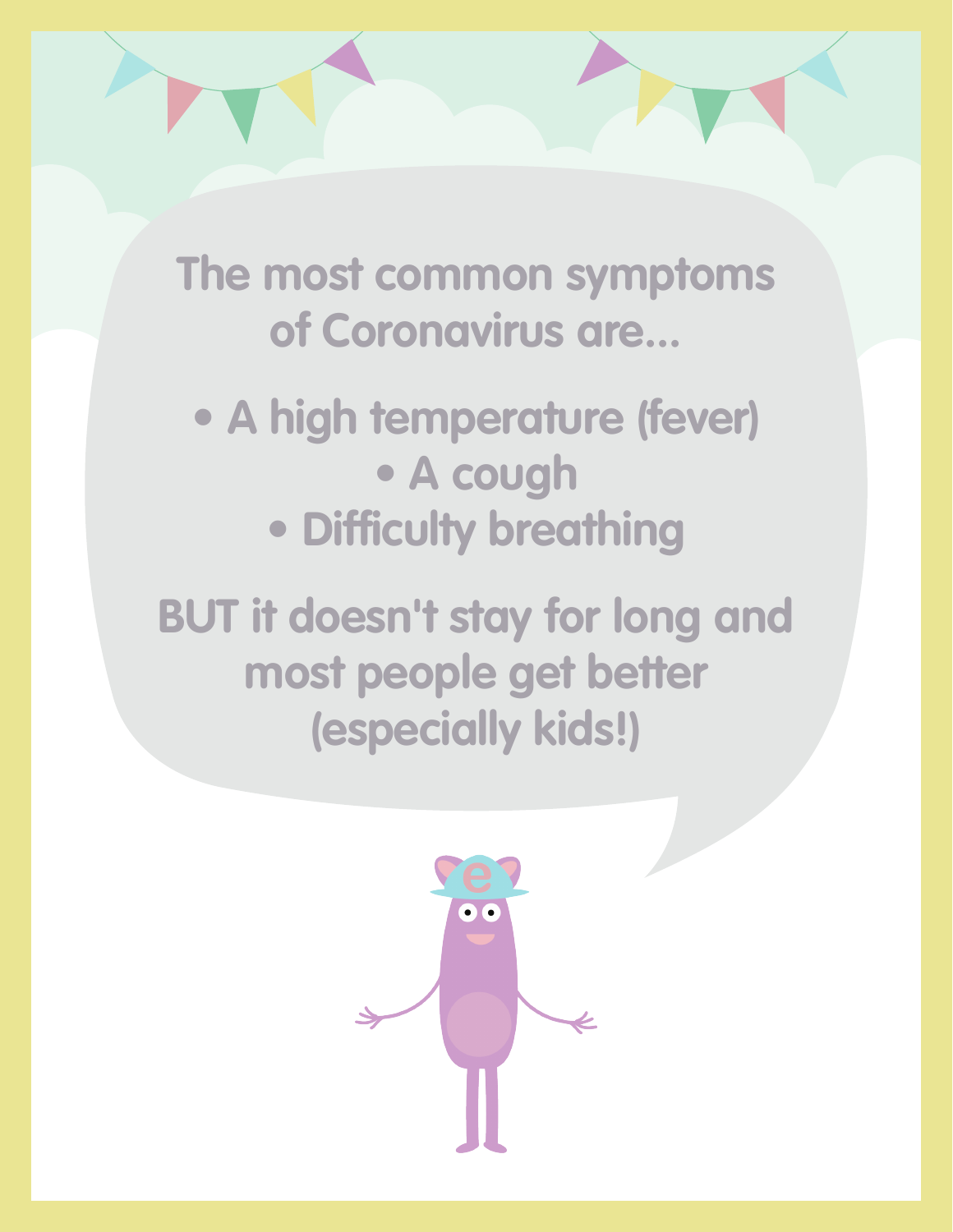## **We can do lots of things to prevent catching coronavirus! We can...**

**Wash our hands with soap & water often (sing the WHOLE alphabet song while you do it!)**

**Cover your mouth with a tissue when you sneeze or coug<sup>h</sup> (then put it straight in the BIN)**

**Use hand sanitiser regularly and let it dry on your hands. (rub it in and count to 10)**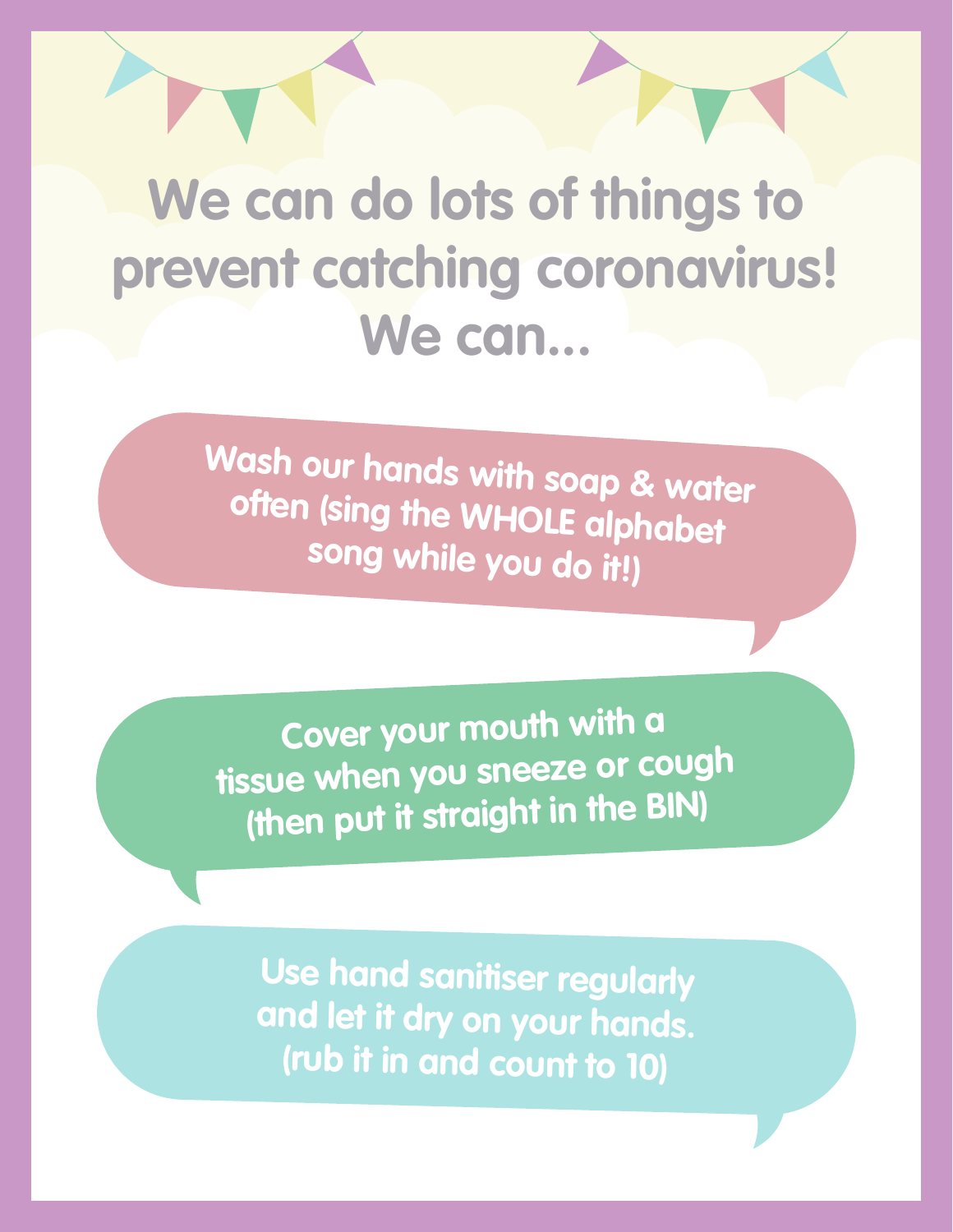**You and your family may be asked to stay at home for a while until the virus has calmed down.**

> **FUN FACT: Having to stay at home when you're sick is known as 'self isolating'**

**You do not need to panic if this happens to you, it's just to help stop the germs from spreading!**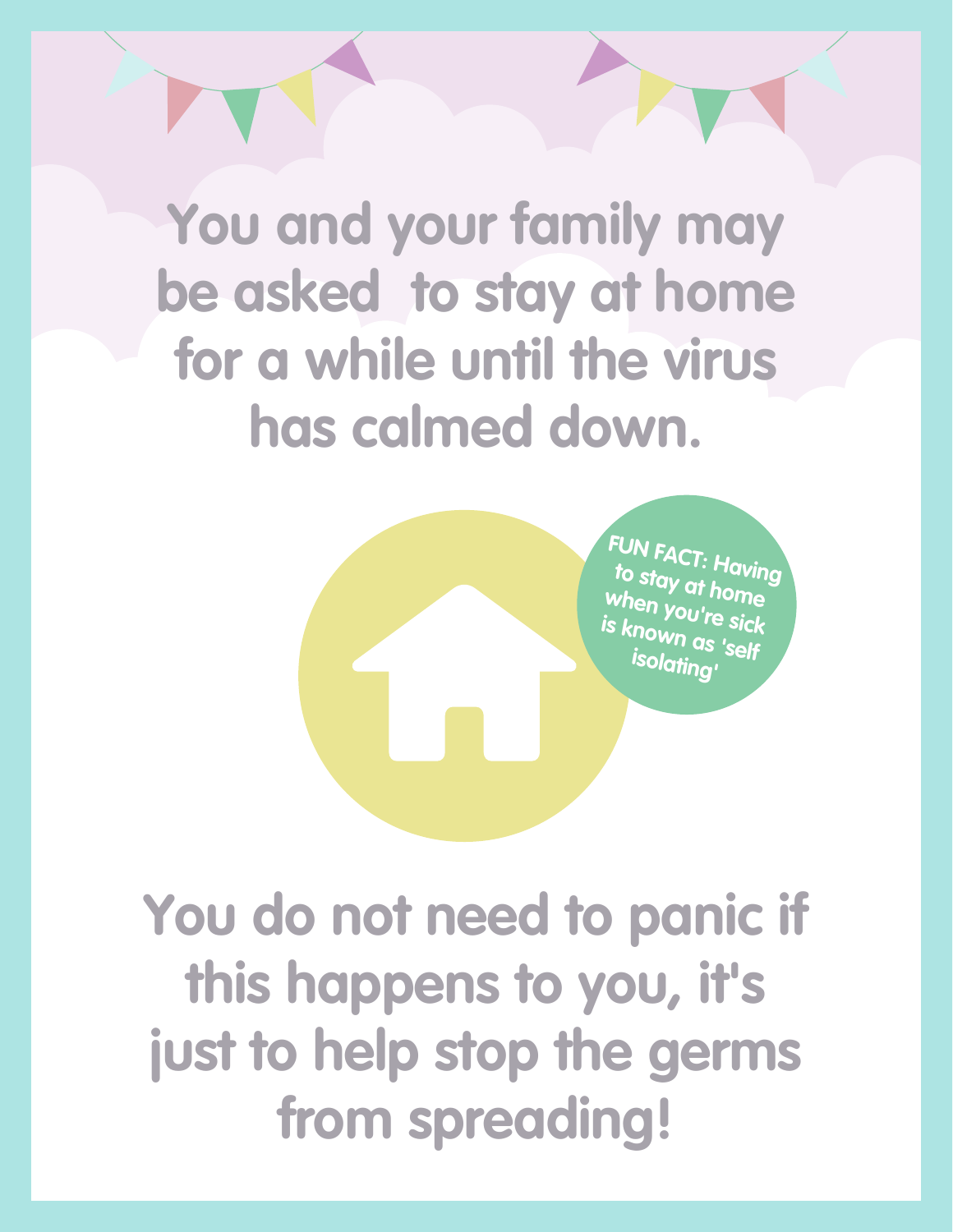**Want to learn why hand hygiene is SO important? Try this!**

- **1. Grab a plate or bowl and put a little water in it.**
- **2. Add some ground pepper…. The pepper represents the virus.**
- **3. Now put your finger in the water & pepper your hand now has pepper on it right? Remember that pepper = the virus.**
- **4. OK now put some soap on your finger, don't rinse it off…**
- **5. Put your soapy finger into the water and pepper and watch the virus run!**

**This is why hand hygiene is so important - when our** 

**hands are clean the virus can't stick to it!**

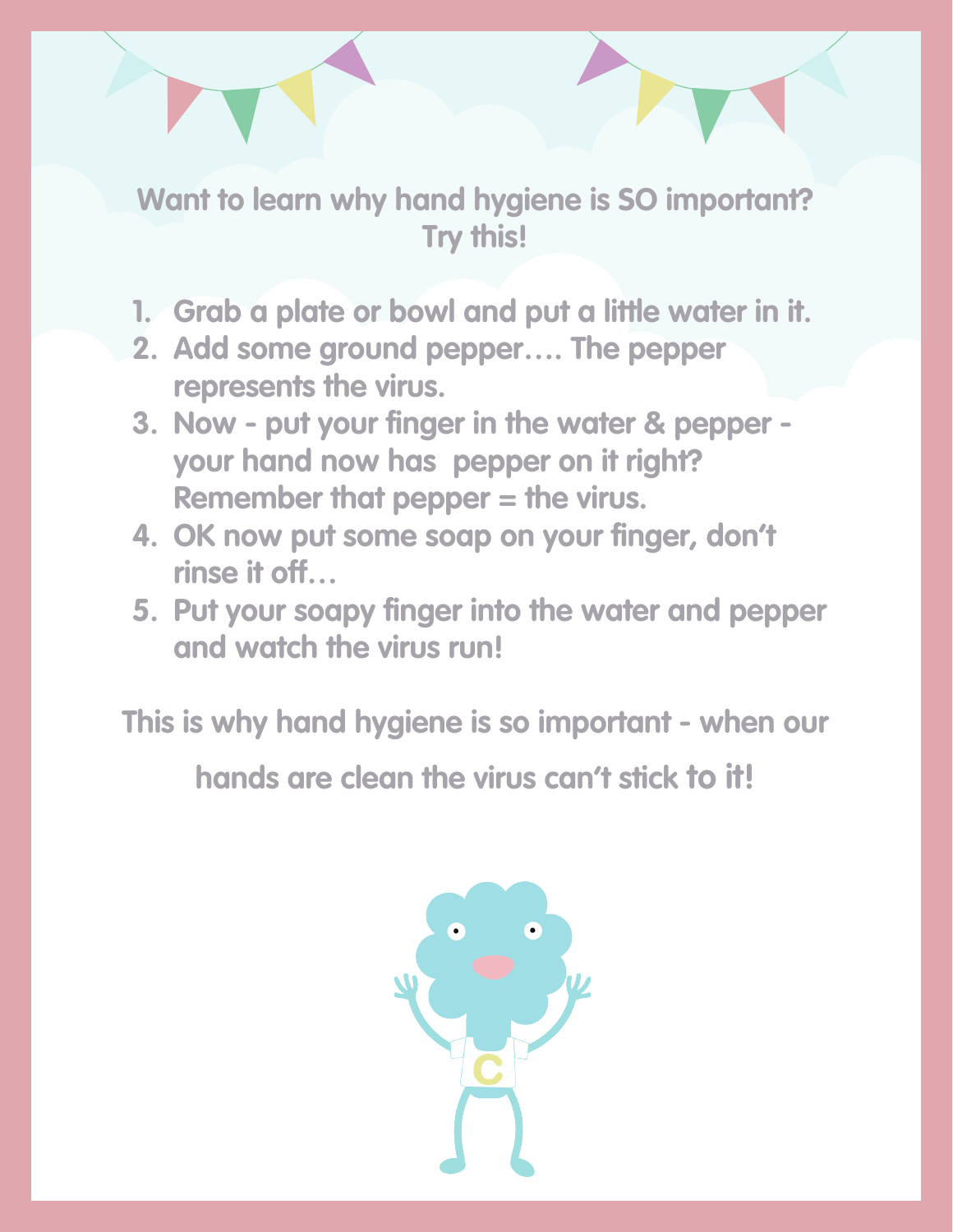

**Question 2 - What does Corona mean in Latin?** 

**A) Crown B) Hat C) Wig**

**Question 3 - What is Coronaviruses Scientific name?** 

**A) COVID-20 B) COVID-102 C) COVID-19**

**Question 4 - What should we cough and sneeze in to?** 

**A) A tissue B) Your sleeve C) The air**